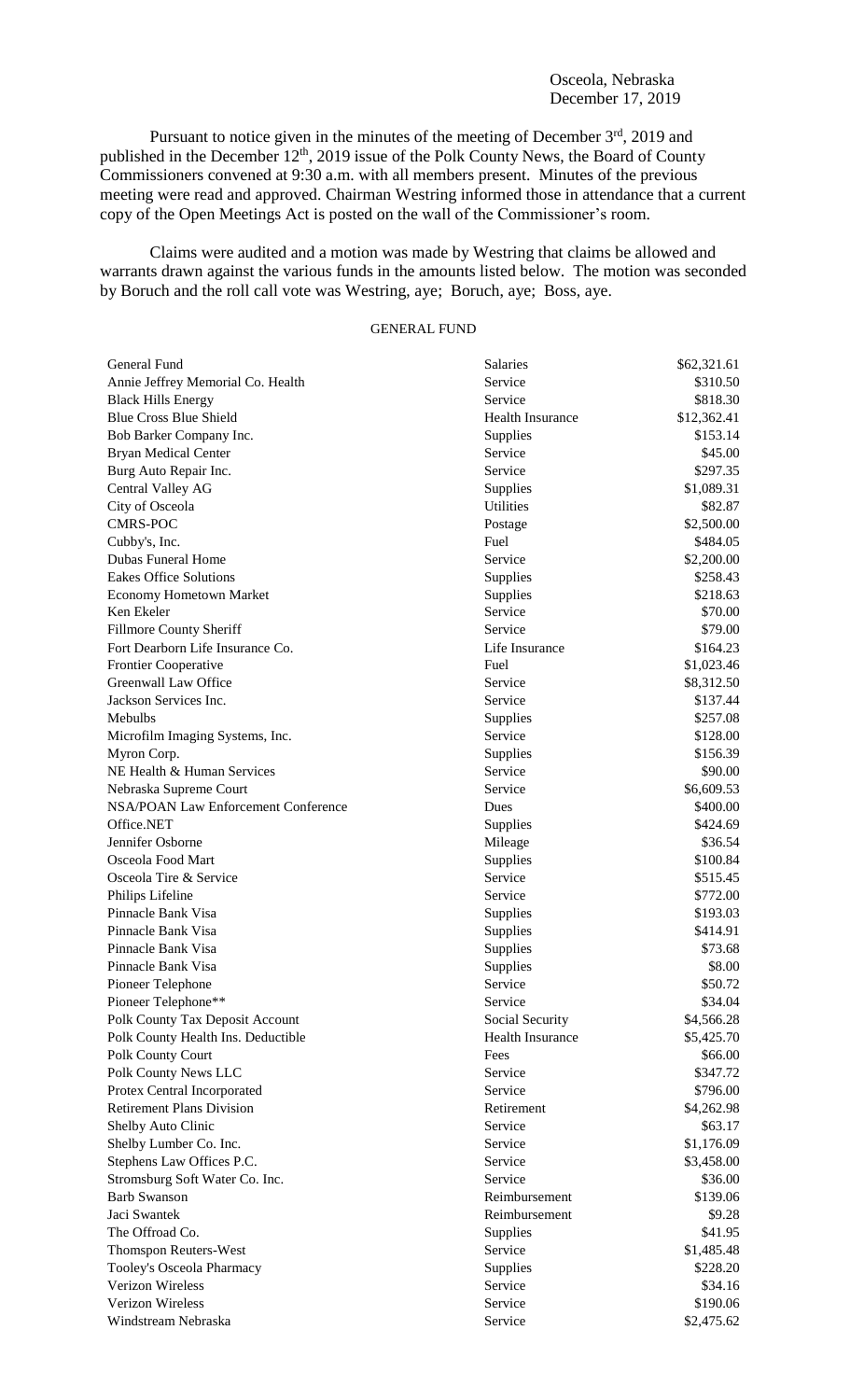York News Times Service Service Service Service Structures Service Structures Service Structures Service Structures Structures Structures Structures Structures Structures Structures Structures Structures Structures Structu

## ROAD FUND

| Road Fund                                          | Salaries                    | \$24,824.06 |
|----------------------------------------------------|-----------------------------|-------------|
| <b>Black Hills Energy</b>                          | Service                     | \$152.88    |
| <b>Blue Cross Blue Shield</b>                      | <b>Health Insurance</b>     | \$5,115.48  |
| Central Valley AG                                  | Fuel                        | \$529.25    |
| Dale R Johnson Enterprises                         | Supplies                    | \$28,361.19 |
| Del-Ray Quality Alt. & Starters                    | Service                     | \$148.60    |
| Ericson Cash Hardware                              | Supplies                    | \$14.85     |
| <b>Filter Care</b>                                 | Supplies                    | \$42.05     |
| Fort Dearborn Life Insurance Co.                   | Life Insurance              | \$82.56     |
| <b>Frontier Cooperative Company</b>                | Supplies                    | \$951.16    |
| <b>Island Supply Welding Company</b>               | Supplies                    | \$139.39    |
| Johns Deere Financial                              | Service/Supplies            | \$157.98    |
| <b>MARC</b>                                        | Supplies                    | \$498.75    |
| NMC, Exchange LLC                                  | Service                     | \$3,071.26  |
| Osceola Food Mart                                  | Supplies                    | \$3.20      |
| Osceola Tire & Service                             | Service                     |             |
|                                                    |                             | \$21.00     |
| Overland Ready Mixed                               | Gravel and Borrow           | \$9,655.56  |
| Overland Sand & Gravel                             | Gravel and Borrow           | \$1,257.63  |
| Pioneer Telephone                                  | Service                     | \$10.68     |
| Polk County Tax Deposit Account                    | Social Security             | \$1,863.66  |
| <b>Polk County Treasurer</b>                       | <b>Title Fee</b>            | \$10.00     |
| Polk Light & Water                                 | <b>Utilities</b>            | \$127.04    |
| Polk Service & Repair, Inc.                        | Supplies                    | \$17.00     |
| <b>Rally Auto Parts</b>                            | Service/Supplies            | \$770.80    |
| <b>Retirement Plans Division Ameritas</b>          | Retirement                  | \$1,621.64  |
| Sapp Bros. Petroleum, Inc.                         | Supplies                    | \$13,071.92 |
| Shelby Lumber Co Inc.                              | Supplies                    | \$26.25     |
| Verizon Wireless                                   | Service                     | \$69.24     |
| Village of Shelby                                  | Service                     | \$90.95     |
| Windstream Nebraska Inc.                           | Service                     | \$244.70    |
|                                                    | <b>SENIOR SERVICES FUND</b> |             |
| Marie Brown                                        | Reimbursement               | \$44.00     |
| City of Stromsburg                                 | Utilities                   | \$670.46    |
| <b>Midwest Covenant Home</b>                       | Expenses                    | \$13,391.33 |
|                                                    |                             |             |
|                                                    | <b>INHERITANCE TAX FUND</b> |             |
| DAS State Accounting-Central Finance               | Service                     | 341.32      |
| Standard Appraisal Service Inc.                    | Service                     | 14,812.00   |
|                                                    | 911 EMERGENCY SERVICE FUND  |             |
| Windstream Nebraska Inc.                           | Service                     | 983.49      |
|                                                    | <b>WEED FUND</b>            |             |
| <b>Black Hills Energy</b>                          | Service                     | \$31.57     |
| Frontier Cooperative Company                       | Fuel                        | \$187.18    |
|                                                    |                             | \$32.72     |
| Gary's Plumbing LLC<br>NE Weed Control Association | Supplies                    |             |
|                                                    | Dues                        | \$210.00    |
| Rally Auto Parts                                   | Service/Equipment           | \$63.27     |
| Verizon Wireless                                   | Service                     | \$61.70     |

The Board approved the collateral pledged by Polk County banks and held in custody by the County Treasurer.

The following fees for the month of November were earned by the various offices and submitted to the County Treasurer. County Treasurer receipts show fees earned were credited to the appropriate county funds.

| Jodie L. Roberts, Clerk of Dist. Court | \$775.00 |
|----------------------------------------|----------|
| Dwaine W. Ladwig, Sheriff              | \$995.42 |

The still vacant Extension Educator position and the proposal to temporarily make the assistant Extension Educator position fulltime was discussed. A motion was made by Boruch to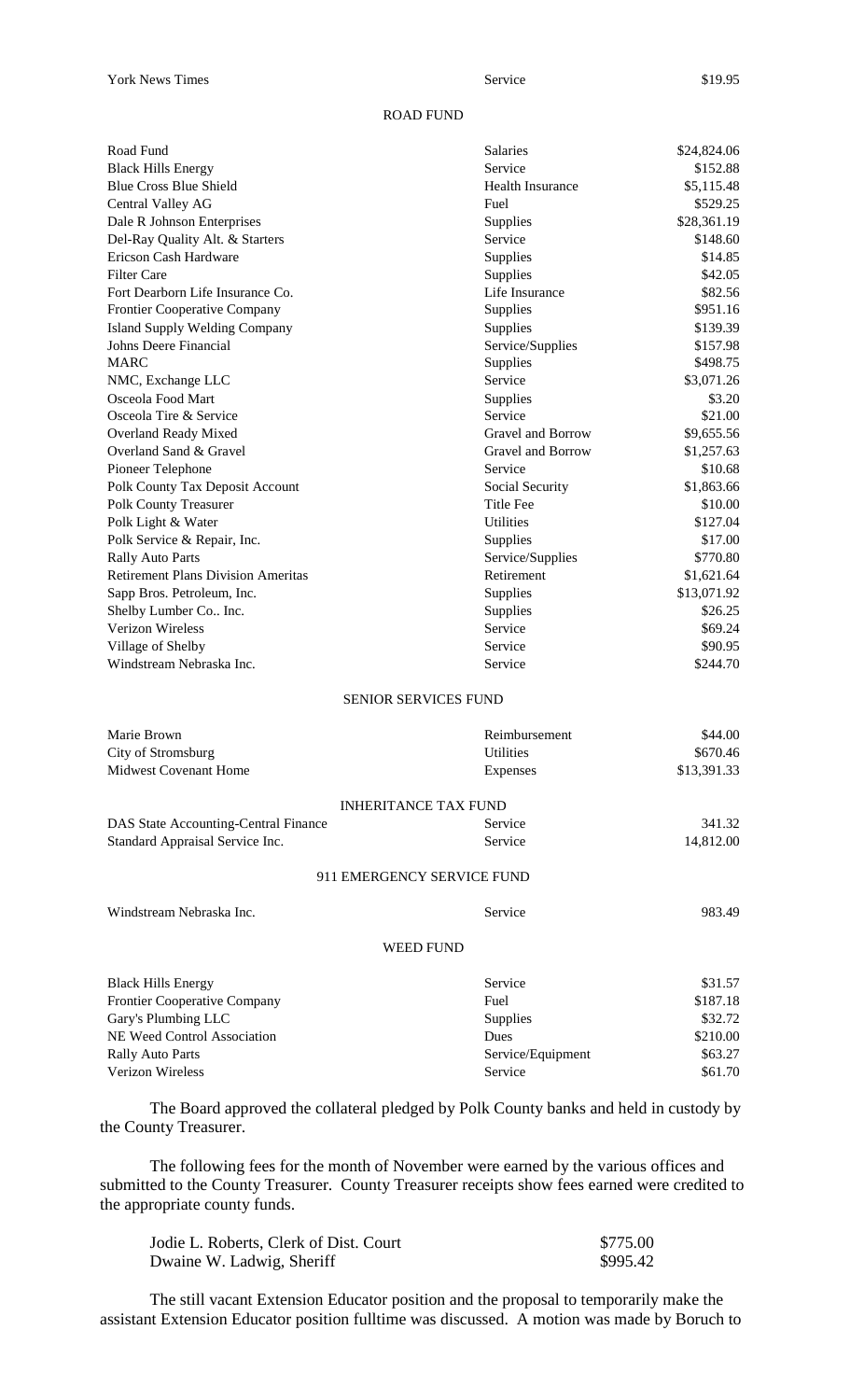made the necessary arrangements with the University of Nebraska to employ a full time assistant Extension Educator in Polk County for approximately one year to allow the University to hire and train an Extension Educator. The additional salary and benefit costs will be reimbursed to the University by Polk County. The motion was seconded by Westring and the roll call vote was Boruch, aye; Westring, aye; Boss, aye.

The 2020 wages for county employees were discussed. Also participating in the discussion were County Treasurer Swanson, County Assessor Cermak, County Sheriff Ladwig, and County Highway Supt. Theis. A motion was made by Boruch to adopt the following pay scale: experienced road employees, a maximum of \$19.39 per hour; county mechanic, a maximum of \$21.59 per hour; Weed Supt., a maximum of \$19.51 per hour; Highway Supt., a maximum annual salary of \$50,030.60; Bridge Inspector, a maximum annual salary of \$12,767.40; office clerk in the office of Highway Supt., Survey, Weed Supt., and Zoning Administrator, a maximum of \$18.78 per hour; Deputy Clerk, Deputy Treasurer and Deputy Assessor, \$18.78 per hour; office clerks in the office of Clerk, Treasurer, and Assessor, a maximum of \$17.32 per hour; Deputy County Attorney, a maximum annual salary of \$41,600.00; Chief Deputy Sheriff, a maximum of \$26.49 per hour; Sergeant, a maximum of \$25.69 per hour; Investigator, a maximum of \$25.19 per hour; Deputy Sheriffs, a maximum of \$24.19 per hour; dispatcher, a maximum of \$19.56 per hour; Custodian, a maximum of \$17.84 per hour; Zoning Administrator, an annual salary of \$7,320.00; and Health Director, a maximum of \$28.96 per hour. Any other hourly employees' wages may be increased by a maximum of \$1.00 per hour. The motion was seconded by Boss and the roll call vote was Boruch, aye; Boss, aye; Westring, aye.

The General Assistance applicant scheduled for 9:35 a.m. cancelled their appointment after the 9:30 a.m. Monday, December  $16<sup>th</sup>$  deadline for altering the Board's agenda.

The second General Assistance applicant scheduled did not keep their appointment with the Board.

Brenda Thomas met with the Board to discuss the valuation and 2019 taxes due on a parcel she recently purchased at a Sheriff's Sale. The statutory process for protesting the valuation of a property begins June 1<sup>st</sup> and must be completed by July 25<sup>th</sup> each year. Real estate taxes are paid a year in arrears and the taxes for each year are not billed until December of that year, with a due date of December 31<sup>st</sup> and delinquent dates of May 1<sup>st</sup> and September 1<sup>st</sup> (for each delinquent date it is for one half of the taxes owed). At the time of the Sheriff's sale of the property in September, the 2019 taxes had not been determined. Therefore, the Board cannot provide any tax relief. Mrs. Thomas was encouraged to protest the value of the property in June of 2020 for the 2020 tax year.

At 10:55 a.m., a motion was made by Boss to go into executive session to discuss personnel matters. The motion was seconded by Boruch and the roll call vote was Boss, aye; Boruch, aye; Westring, aye. Also present were Sheriff Ladwig and the County Clerk. At 11:05 a.m., a motion was made by Westring to come out of executive session. The motion was seconded by Boss and the roll call vote was Westring, aye; Boss, aye; Boruch, aye. Chairman Westring stated for the record that no formal action was taken and that only personnel matters were discussed.

Highway Supt. Theis updated the Board on the work being done in the Road Dept. FEMA was missing some info on bridges damaged during the floods and they are also in need of the maintenance schedules for the roads and bridges affected. JEO feels it will be beneficial to mill the existing blacktop on the Polk North project prior to the concrete overlay. The bridge tonnage signs for specialized trucks are being updated around the county as required by the State Department of Transportation. Highway Supt. Theis is also interested in purchasing a new plow truck that can also be used to haul materials during the off season.

Weed Supt. Carlson brought the Board up to date on the activities of the Weed Dept. Approximately 140 acres of river were sprayed and \$20,000 in cost share chemicals were distributed in Polk County by the Platte Valley Weed Management Area to help control noxious weeds along the Platte River. Another small area of phragmites infestation was recently discovered. Work continues on the office files and cleaning of the Weed Shop. Supt. Carlson reported that the side by side is working great for snow removal around the courthouse.